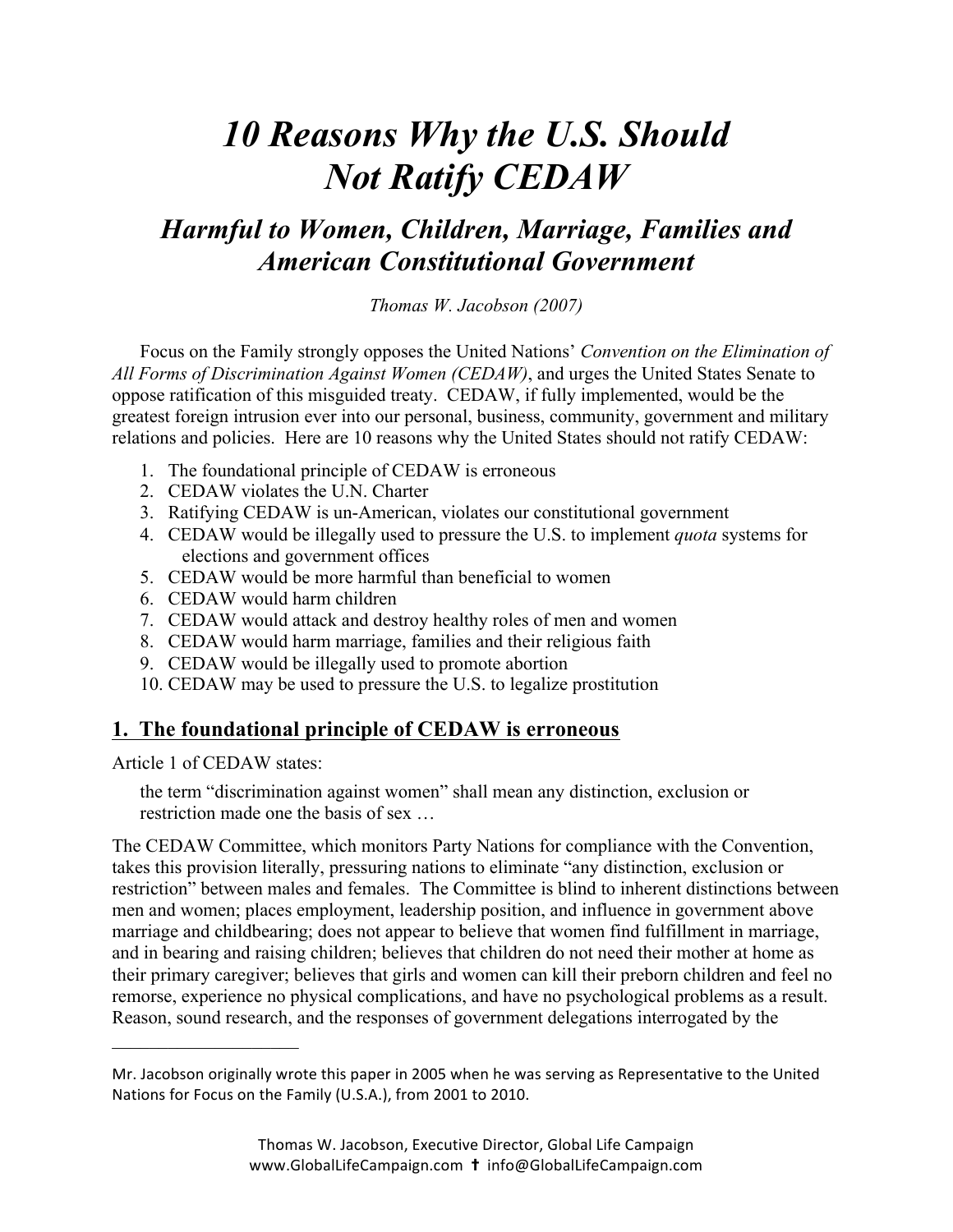Committee inform us that these things are not true for most women. Shifting our domestic policies to such faulty foundations would destroy countless families and leave millions of women, men and children unhappy, unfulfilled and angry. We know because we speak to thousands of them from broken marriages and families every month.

#### CEDAW Committee Member statements when reviewing **POLAND**, January 16, 2007:

- *Dubravka Šimonović, Chairman [Croatia],* addressed the "problem of different retirement dates for men and women" [current is favorable toward women retiring at an earlier age].
- *Maria Regina Tavares da Silva [Portugal]*, commented on "stereotypes regarding sexuality … reflected in media, employment … but there were no measures to counter these stereotypes … no efforts by government to achieve some social and cultural change."
- *Hazel Shelton [South Africa],* inquired "why is there such a difference in representation of women in the high courts verses the lower courts?" (more in lower courts)
- *Pramila Patten [Mauritius]:* "What is your country doing to promote gender mainstreaming?"

CEDAW Committee Member statements when reviewing **VENEZUELA**, January 26, 2006:

*Meriem Belminhoub-Zerdani, Vice-Chairman [Algeria]:* "(Your country has) discrimination because boys may marry at age 16, but girls at 14. Also this is contrary to CRC [Convention on Rights of Child], which says children come of age at 18. Age for boys and girls should be the same, and same as CRC. Then you would comply with both CEDAW and CRC."

#### CEDAW Committee Member statements when reviewing **AUSTRALIA**, January 30, 2006:

*Glenda P. Simms [Jamaica]:* "If they (girls) are doing so well, then logically they should be ruling Australia in 10 years. … Should have a matriarchy instead of a patriarchy."

CEDAW rejects the true basis of equality, namely, that men and women are equally created in the image of God, with distinct physical, psychological and other characteristics. The unique God-given functions or abilities of males and females, based on these inherent distinctions (e.g., only a woman can bear a child), are not inconsistent with this true equality.

# **2. CEDAW violates the U.N. Charter**

Chapter 1 of the Charter of the United Nations declares the "Purposes and Principles" upon which the UN was founded, including respect for the sovereignty of each nation, and a promise not to interfere in domestic matters.

The Organization is based on the principle of the sovereign equality of all its Members (Art. 2, par. 1).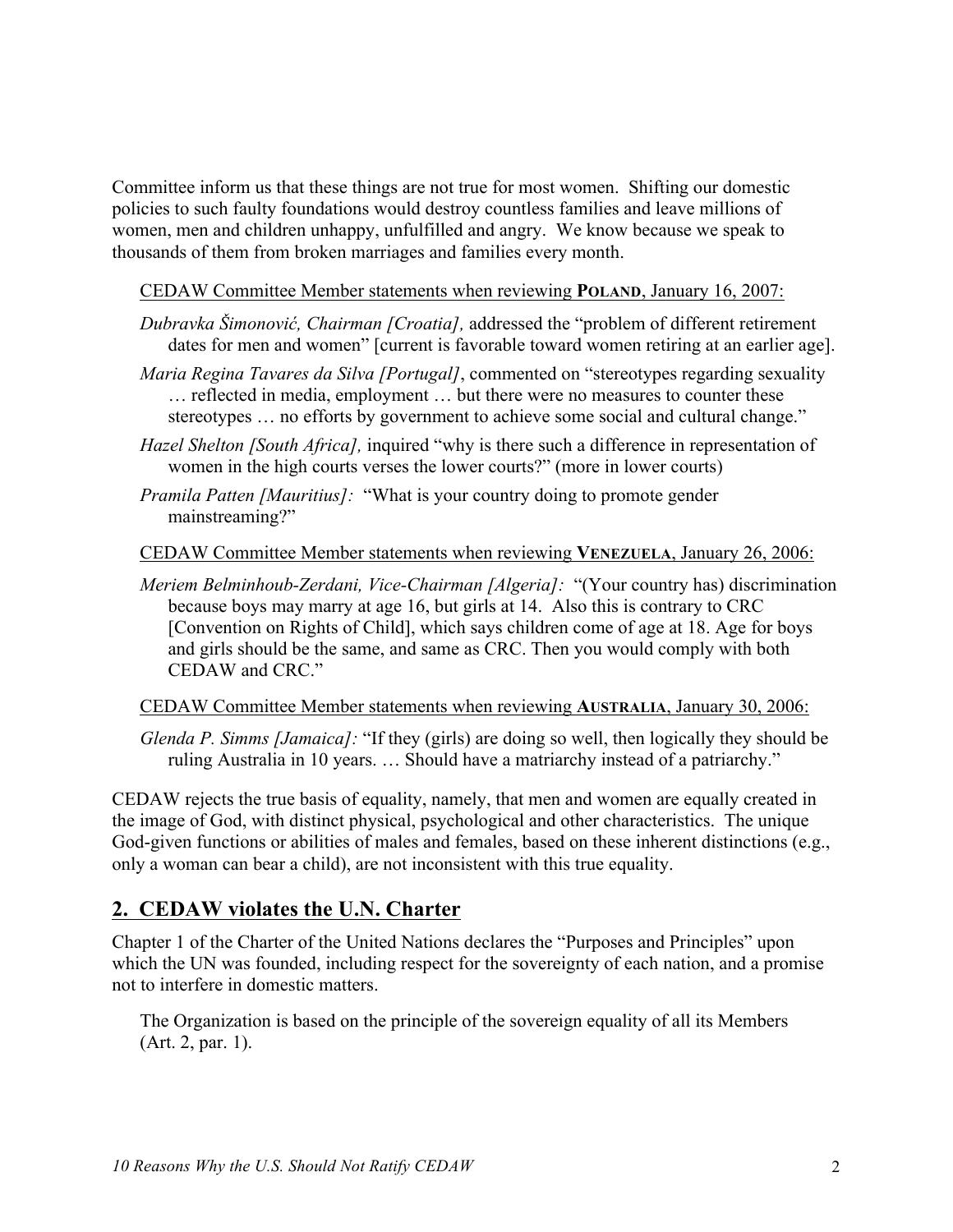Nothing contained in this present Charter shall authorize the United Nations to intervene in matters which are essentially within the domestic jurisdiction of any [nation] or shall require the Members to submit such matters to settlement under the present Charter (Art. 2, par. 7).

In a most intrusive manner, CEDAW and the CEDAW Committee address almost entirely domestic matters within the jurisdiction of individual nations. Matters regarding human sexuality, marriage, family, number of children, education curricula, business hiring and benefits practices, elections from the local to national level, etc., are all domestic matters. To require nations to submit such matters to an international committee at the UN violates the Charter.

# **3. Ratifying CEDAW is un-American, violates our constitutional government**

The American Colonies were founded by people who were willing to risk everything to gain civil and religious freedom. They fought the War for Independence to corporately remove themselves from under the control of a totalitarian foreign power and create a new, free and independent nation. Our forefathers formed republican, federal systems of constitutional government designed to protect the inherent liberties of the people, including by keeping government small and local. To now give over control of our domestic policies to an unaccountable, lawless United Nations committee comprised of 23 foreigners would be totally un-American and violate the foundational principles upon which our nation was formed. Furthermore, the CEDAW Committee members either do not respect federal systems of government, disregarding state/provincial and local authorities.

CEDAW Committee Member statements when reviewing **POLAND**, January 16, 2007:

- *Dubravka Šimonović, Chairman [Croatia],* said that "the Convention is directly applicable, in relation to Constitution," and was glad to "see that courts have applied Convention."
- CEDAW Committee Member statements when reviewing **VENEZUELA**, January 26, 2006:
- *Hanna Beate Schöpp-Schilling, Vice-Chairman [Germany]:* "Since the Convention actually overrides the Constitution, have there been any efforts to incorporate the Convention provisions (into law)?"
- CEDAW Committee Member statements when reviewing **AUSTRALIA**, January 30, 2006:
- *Hanna Beate Schöpp-Schilling, Vice-Chairman [Germany]:* The "CEDAW is to be implemented consistently" *(*uniformly throughout the country).
- *Dubravka Šimonović, Rapportuer [Croatia],* asked if "the country definition of discrimination was in line with Article 1."
- *Victoria Popescu [Romania]* asked how "the national government ensured coordination between the national and local level."
- *Salma Khan [Bangladesh]:* "You have reformed the abortion law with greater access to women. What about access in rural areas? Are all the states the same? Are health care services available to women equally in all jurisdictions? What about women who want non-surgical abortion? Women in rural areas cannot have access to RU-486."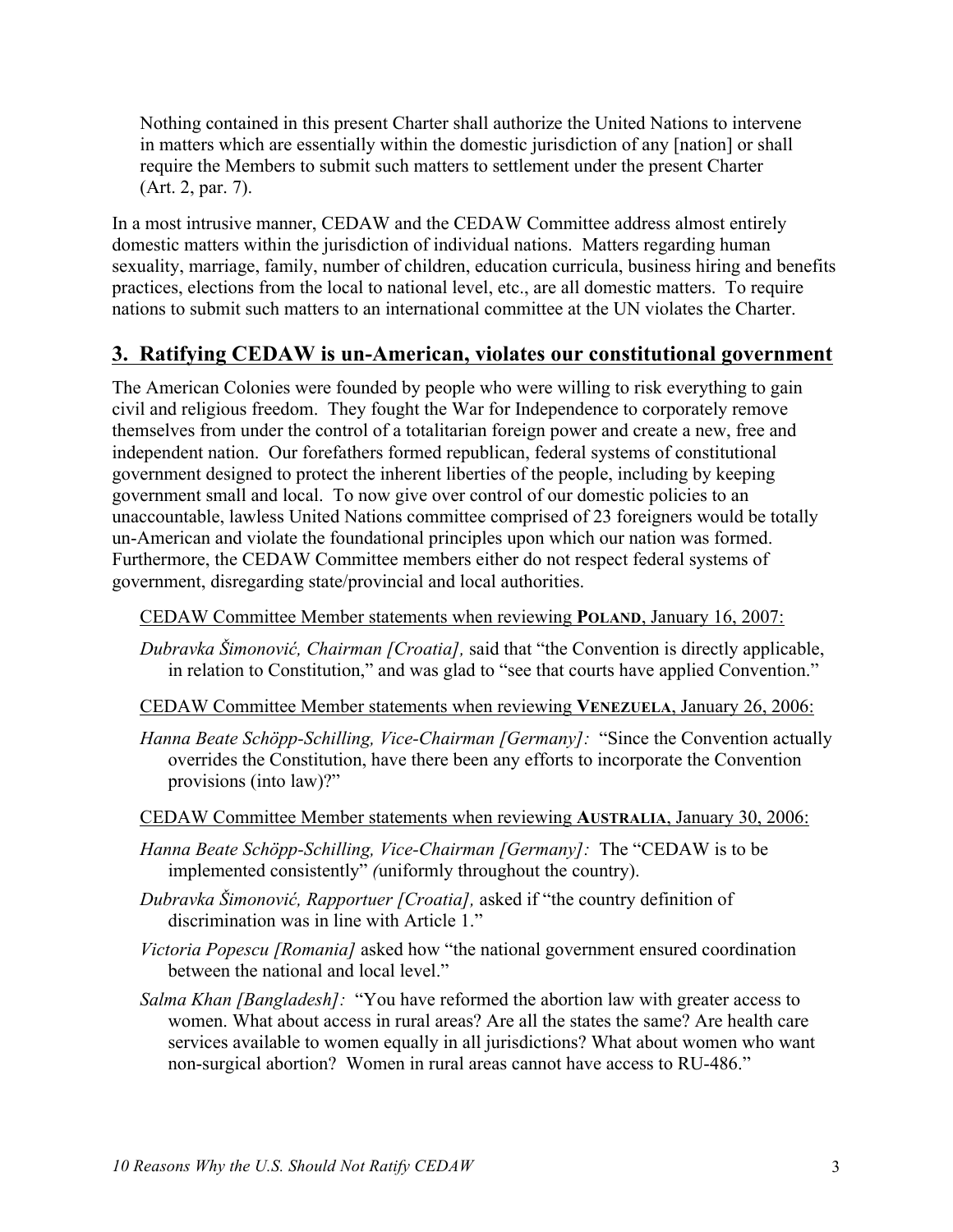# **4. CEDAW would be illegally used to pressure the U.S. to implement** *quota* **systems for elections and government offices**

The CEDAW Committee expects complete uniform implementation of selected policies and services, and quotas to ensure that women fill 50 percent of the seats in the legislature and 50 percent of the positions in government, from the local to the national levels.

#### CEDAW Committee Member statements when reviewing **NICARAGUA**, January 18, 2007:

- *Dubravka Šimonović, Chairman [Croatia]:* "More than 70 countries today have special measures that can be strong and binding to impose on countries (election of women) … Women need to be not just on candidate lists, but in elected positions. … Need to build equality … Local politics is extremely important."
- *Hazel Shelton [South Africa]:* "Need direct measures to (ensure women are appointed to posts). What are number of ambassador and other posts allocated to women? … Obligation of State is to ensure that there are positive measures taken to promote women. … Not subject to electoral system."
- *Maria Regina Tavares da Silva [Portugal]*, "The decrease in women from 22% to 18% in elections (parliament) is of concern … There should be special measures and a natural evolution" (of increase of women in office).
- *Meriem Belminhoub-Zerdani [Algeria]:* "Parliament is the showcase of the country. You need to use all your influence to impose upon your country that quotas be drawn up … I'm not talking about the number of candidates but need to transmit to your country leaders that the CEDAW prevails over your national laws … Need to have political will to impose this Convention and ensure that women participate on an equal footing with men … You need to respect the commitments you have made … Law needs to include total equality between men and women. … We want total application of Article 7 and you should come next time with a law that would ensure at least 40% of women elected."

CEDAW Committee Member statements when reviewing **VENEZUELA**, January 26, 2006:

- *Meriem Belminhoub-Zerdani, Vice-Chairman [Algeria]:* "Progress made … national legislature has 28.7% women … and Executive has 2 women ministers … Continue fighting for 50/50 percent … I hope Venezuela will be first country to fully implement the Convention by reaching 50/50 percent."
- *Francoise Gaspard [France]*: "Did you consider (an election) law that would require the list of candidates to be 50% women?"

#### CEDAW Committee Member statements when reviewing **POLAND**, January 16, 2007:

- *Francoise Gaspard, Vice-Chairman [France]*: "What are you doing to help women get elected to office? Subsidies? … Is there a system of punishments for those who don't meet quotas? … There should be no regression (in number of women in public office, as there was a slight decrease).
- *Maria Regina Tavares da Silva [Portugal]*, said "decrease (of women) in Parliament … was 10%. What we need is not just maintenance, but increases and increases."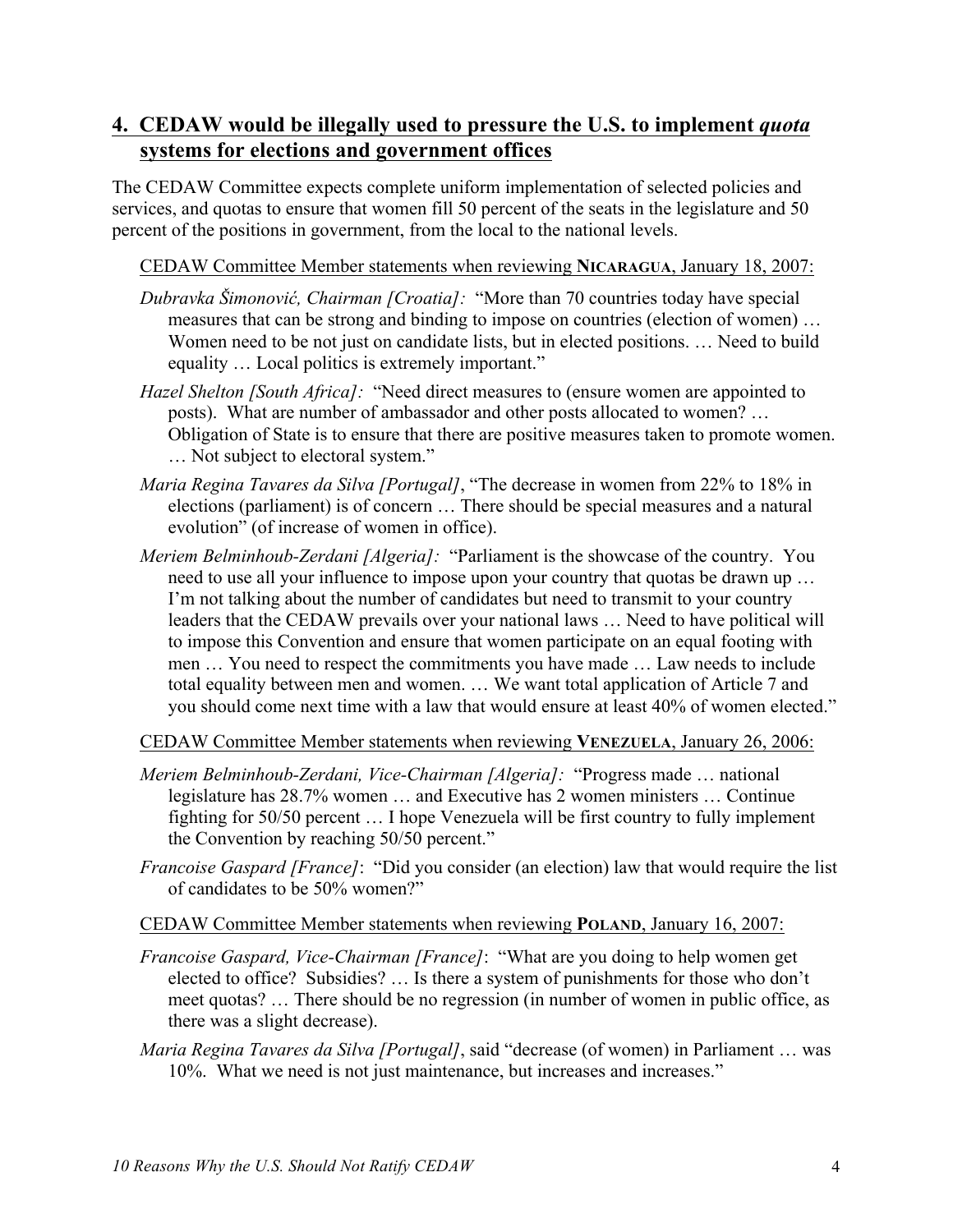#### **5. CEDAW would be more harmful than beneficial to women**

The United States has the best balance for women between inherent human rights, opportunities, legal protections and appropriate discrimination in their favor. Women who want to work outside their homes are free to do so, whether part-time or full-time. Those who want to stay home, raise and even educate their children are free to do so. They have the right to vote and can choose to run for public office. They have equal rights before the law and the courts. If a man divorces his wife, the law works to the benefit of her and the children, to ensure that the man continues to provide for them.

CEDAW, however, seeks to redefine women and their value to society by:

- (1) how much money they earn outside the home;
- (2) whether they have equal power with their husbands in the home, and men in society;
- (3) whether they hold 50% of the public offices, and 50% of the leadership positions in government at all levels, businesses and community organizations.

CEDAW seeks to redefine the value of women based on how much power they are exercising in relation to men, whether at home, work or in government.

# **6. CEDAW would harm children**

The CEDAW Committee places their personal views and attainment of the Convention objectives above childbearing and childrearing. The Committee denies the irreplaceable role of women as wives and mothers, who provide loving home environments that are the foundation of stable societies and the best environment for preparing children to be future leaders.

The Committee views children as obstacles to the attainment of women's rights, empowerment and leadership. They call upon nations to enable women to "control the number and spacing of their children" – through contraception, abortifacients and abortion – so that women can pursue careers and political office. If a child is conceived at an inconvenient time, then the Committee sadly believes her government should ensure that she has access to a "safe abortion" method to terminate the life of the preborn child.

Further, the Committee calls upon governments to implement programs, in school curricula and public campaigns, to change the view of women from wives and mothers to workers. Here are a couple examples; a few more are on the following page under "CEDAW would harm marriage."

CEDAW Committee concluding rulings:

**ARMENIA** (1997): "The Committee noted cultural stereotypes which overemphasized the traditional role of women as mothers in a protective and restrictive way (par. 53). …

"The Committee strongly urged the Government to use the education system and the electronic media to combat the traditional stereotype of women 'in the noble role of mother' and to raise awareness of the role of men in caring and their responsibility for parenting" (par. 65).

**CHINA** (1999): "The Committee is concerned that the Government's approach to the implementation of the Convention has an apparent focus on the protection of women rather than on their empowerment. Thus, the central machinery responsible for government policy is the National Working Committee on Women and Children, perpetuating the identification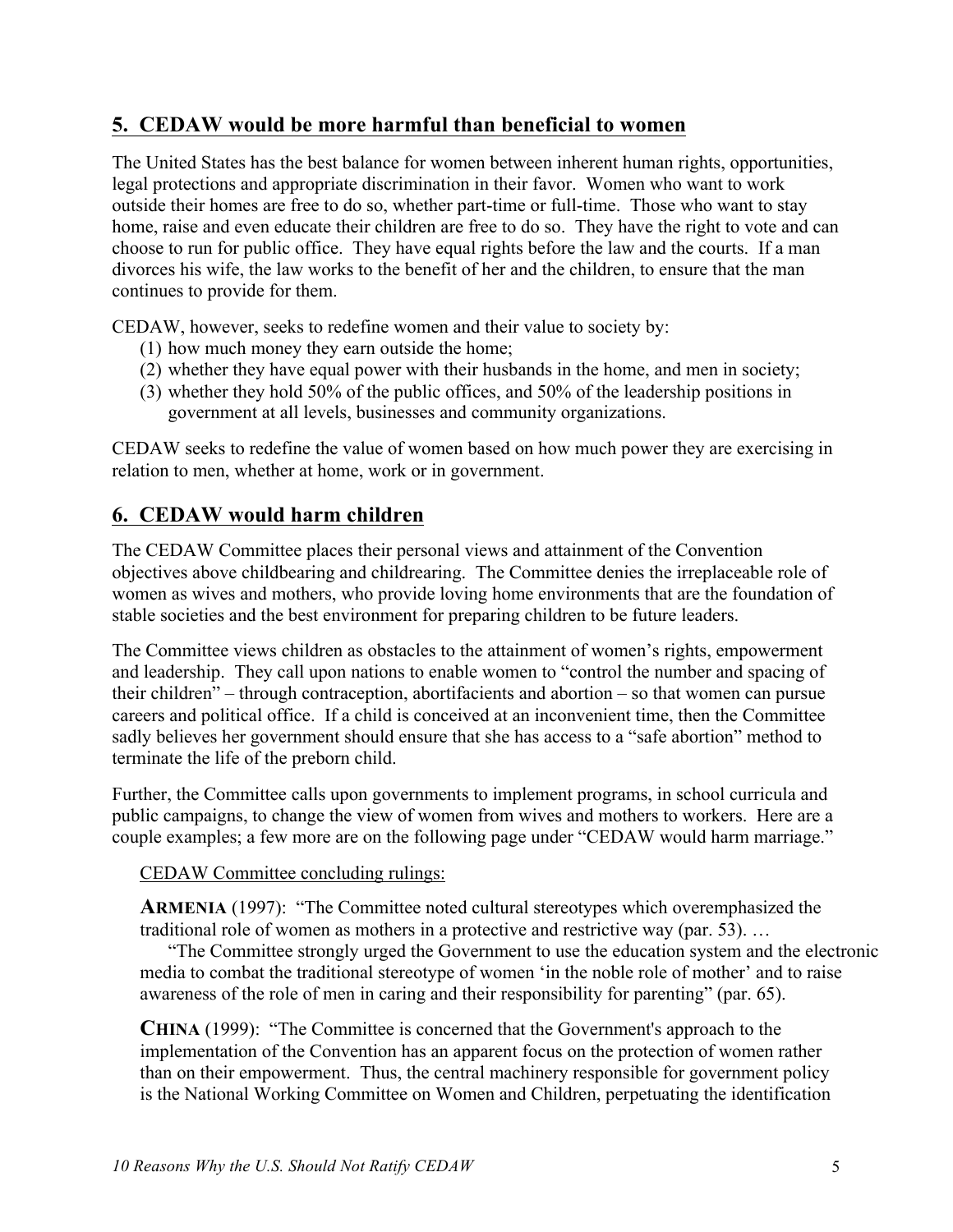of women with children. Similarly, in the area of women's health, there is a focus on motherchild health, limited to women's reproductive function. Likewise, labour laws and regulations overemphasize the protection of women" (par. 280).

Children do not do well without their mothers, or when left in daycare facilities for long hours.

#### **7. CEDAW would attack and destroy healthy roles of men and women**

Article 5 of CEDAW gives a historically unprecedented duty to Party Nation governments, namely, to transform the identity and roles of men and women. CEDAW and its Committee do not understanding that certain aspects of male and female identity and roles have existed from the beginning, are a part of how mankind was created, were designed to complement one another, and are not based upon inferiority or superiority of either. Article 5 reads:

States Parties shall take all appropriate measures:

(a) To modify the social and cultural patterns of conduct of men and women, with a view to achieving the elimination of prejudices and customary and all other practices which are based on the idea of the inferiority or the superiority of either of the sexes or on stereotyped roles for men and women;

This objective is reflected in CEDAW Committee rulings:

**CROATIA** (1998): "The … Committee's suggestions: (a) The need for measures to eliminate stereotypes that restrict women's role to that of mothers and caregivers (par. 97). …

"The Committee is particularly concerned about the consistent emphasis placed on women's roles as mothers and caregivers in Croatian legislation pertaining to a variety of areas. While legislative provisions protecting maternity are important, the Committee is concerned that prioritizing that aspect of women's lives reinforces traditional and stereotypical role expectations, which tend to limit women's full participation in society" (par. 103).

**INDONESIA** (1998): "The Committee is convinced that the existence of cultural attitudes that confine women to the roles of mothers and housewives presents a great obstacle to the advancement of women. Policies and programmes developed on the basis of those stereotypes limit women's participation and entitlements, thereby impeding implementation of the Convention. … (par. 282). …

"It is unclear what steps the Government is proposing to take to modify such attitudes, which present a serious obstacle to the advancement of women in Indonesia. Traditional gender stereotypes are also perpetuated in formal education; and textbooks have not been revised to eliminate such stereotypes" (par. 289).

**KAZAKHSTAN** (2001): "The Committee notes that a shift from a focus on women solely as wives and mothers, to individuals and actors equal to men in society is required for the full implementation of the Convention" (par. 92).

**LUXEMBOURG** (2000): "The Committee expresses concern at … the stereotypical attitudes that tend to portray men as heads of households and breadwinners and women primarily as mothers and homemakers" (par. 408).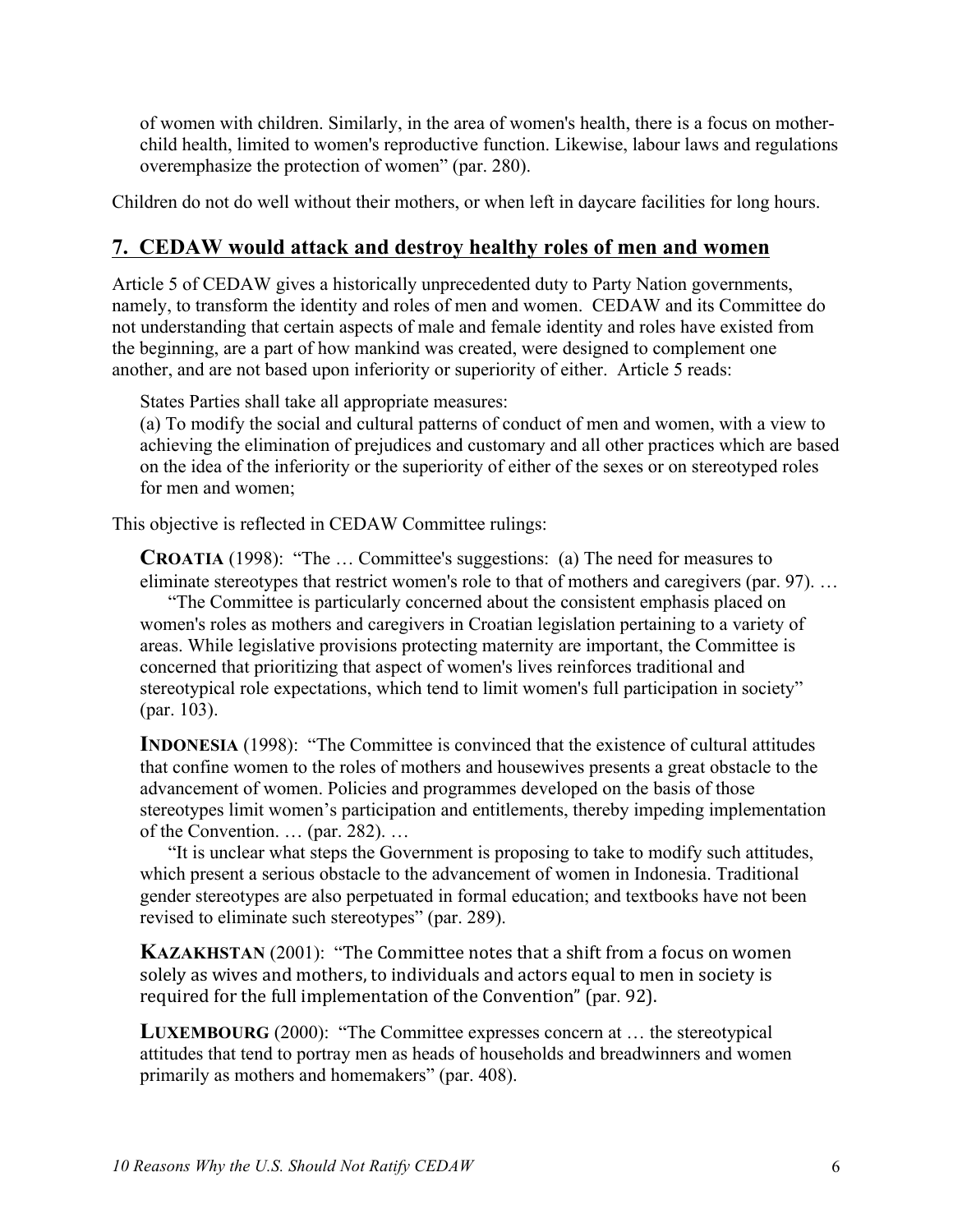**UZBEKISTAN** (2001): "The Committee recommends that the Government take urgent measures to overcome traditional stereotypes regarding the role of women and men in society" (par. 169).

# **8. CEDAW would harm marriage, families and their religious faith**

CEDAW rejects the natural, God-given roles of men and women in marriage, including the duty of a man to be the primary provider and protector for his wife and their children. Further, CEDAW confuses wrongful discrimination (*e.g*., denying justice to women) with God-given distinctions (*e.g*., women can bare children, but men cannot), seeking an absolute equality that does not honor women or affirm inherent distinctions.

To accomplish the goal of total equalization of men and women would require that many more women leave their homes, work full-time, and turn their children over to childcare workers. That is a recipe for family disaster. A mother's presence and influence upon her children, and their spiritual, mental and physical well-being, is irreplaceable. The children always pay the price.

The Committee's harmful perspectives on the marriage relationship, motherhood, family and children are evident in these and other concluding rulings:

**BELARUS** (2000): "The Committee ... notes with concern that the Government predominantly … emphasizes the protection of and the delivery of services to women mainly as mothers and members of families, thus perpetuating stereotypical attitudes concerning the roles and responsibilities of women (par. 357). …

"The Committee expresses its concern that the country's legislation … with regard to women's role in the labour market, appears to be overly protective of women as mothers and thus creates further obstacles to women's participation in the labour market (par. 359).

"The Committee is concerned by the continuing prevalence of sex-role stereotypes and by the reintroduction of such symbols as a Mothers' Day and a Mothers' Award, which it sees as encouraging women's traditional roles" (par. 361).

**CZECH REPUBLIC** (1998): "The Committee is distressed to note that … the Czech Republic's current policies directed at women and family overemphasize motherhood and family roles for women (par. 185) ...

"The Committee notes with concern the increase in over-protective measures for pregnancy and motherhood, as well as early retirement policies for women. It also noted that the cultural glorification of women's family roles could exacerbate the negative impact of economic rationalization policies on women" (par. 196).

**INDONESIA** (1998): "The Committee expresses the view that cultural and religious values cannot be allowed to undermine the universality of women's rights (par. 282). …

"The Committee expresses great concern about existing social, religious and cultural norms that recognize men as the head of the family and breadwinner and confine women to the roles of mother and wife, which are reflected in various laws, Government policies and guidelines" (par. 289).

**UZBEKISTAN** (2001): "The Committee emphasizes that a policy of gender equality in compliance with the Convention will require the reconceptualization of the role of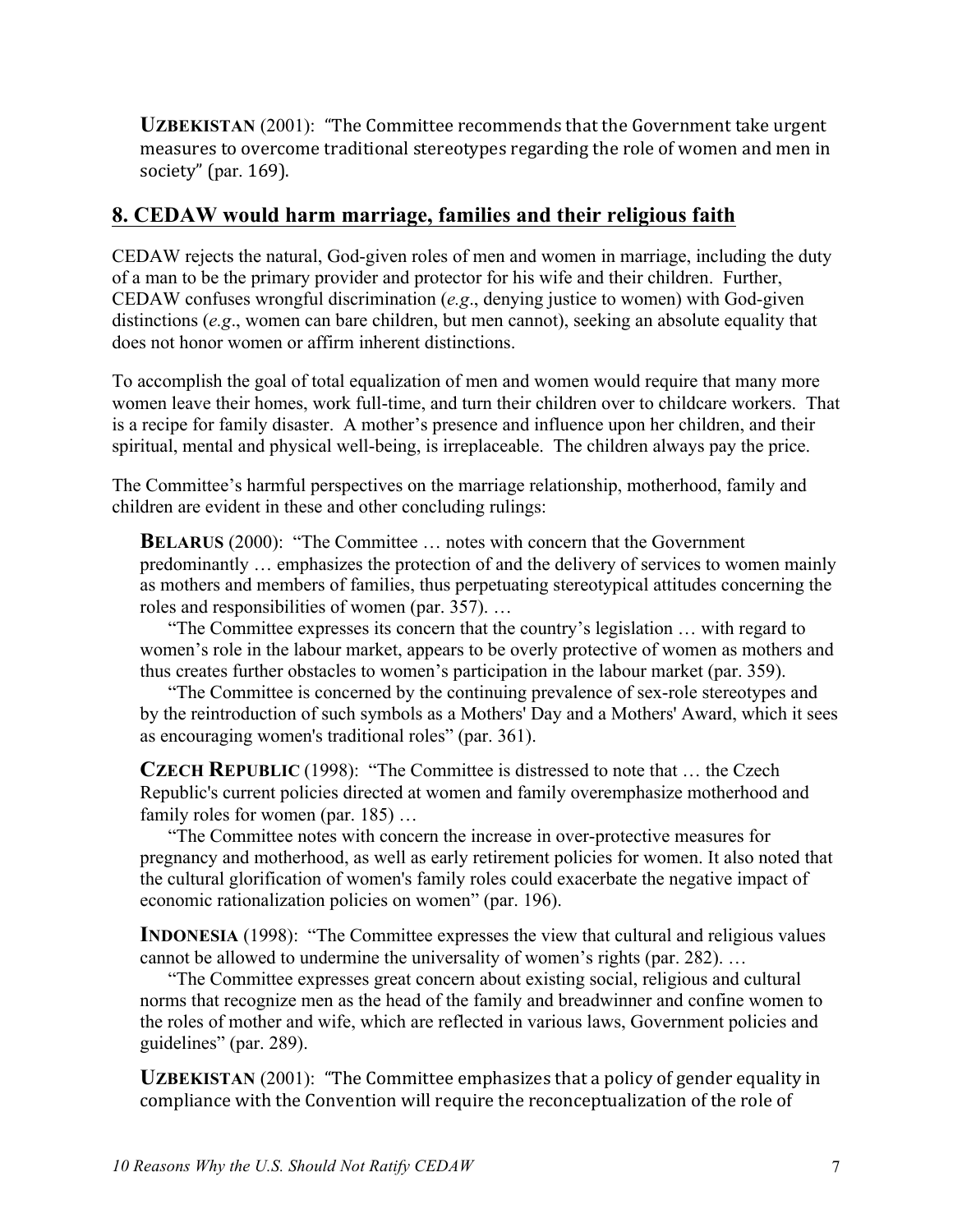women in society from that of mother and wife, exclusively responsible for children and the family, to that of individual person and actor in society. It recommends an increase in the number of women in decision-making bodies at all levels and in all areas" (par. 169).

The CEDAW Committee similarly criticized BULGARIA (1998), EGYPT (2001), GEORGIA (1999), IRELAND (1999), and SLOVAKIA (1998).

The CEDAW Committee has expressed that parents should be regulated, divorce should be readily available to women, and religion should be opposed when contrary to CEDAW.

CEDAW Committee Member statements when reviewing **NICARAGUA**, January 18, 2007:

*Ferdous Ara Begum [Bangladesh]:* "The new (family) law leaves parents unregulated."

- *Ferdous Ara Begum [Bangladesh]:* "What is your understanding of religious groups' view of gender construct, biological aspects only? (some see gender as a flexible "construct").
- *Meriem Belminhoub-Zerdani [Algeria]:* "You need to play a role against any Protestant or Muslim religion."

CEDAW Committee Member statements when reviewing **POLAND**, January 16, 2007:

*Anamah Tan [Singapore]:* Divorce was recorded as 7.3% in 1993. … But I understand that this low rate of divorce is a result of lack of funds …. If it is a factor that prevents women from obtaining divorces, then we must look at it. … What is the present status of the Divorce Bill?"

# **9. CEDAW would be illegally used to promote abortion**

Abortion is not mentioned anywhere in the Convention, only "health care services" and "family planning." Article 12 reads:

1. States Parties shall take all appropriate measures to eliminate discrimination against women in the field of health care in order to ensure, on a basis of equality of men and women, access to health care services, including those related to family planning.

2. Notwithstanding the provisions of paragraph 1 of this article, States Parties shall ensure to women appropriate services in connection with pregnancy, confinement and the post-natal period, granting free services where necessary, as well as adequate nutrition during pregnancy and lactation.

Clearly, the intent was to protect women, especially during and after pregnancy, and during lactation, by ensuring adequate health care to protect mother and child.

Nevertheless, from 1995 to January 2007, the CEDAW Committee has pressured at least 50 nations (some two or three times) to legalize or increase access to abortion and abortifacients:

ANDORRA [2001]; ANTIGUA & BARBUDA [1997]; ARGENTINA [1997]; AUSTRALIA [2006]; BELIZE [1999]; BURKINA FASO [2000]; CAPE VERDE [2006]; CHILE [2006, 1999, 1995]; COLOMBIA [2007, 1999]; CROATIA [1998]; CYPRUS [1996]; DOMINICAN REPUBLIC [2004, 1998]; ECUADOR [2003]; ERITREA [2006]; ETHIOPIA [2004]; GHANA [2006]; INDIA [2007];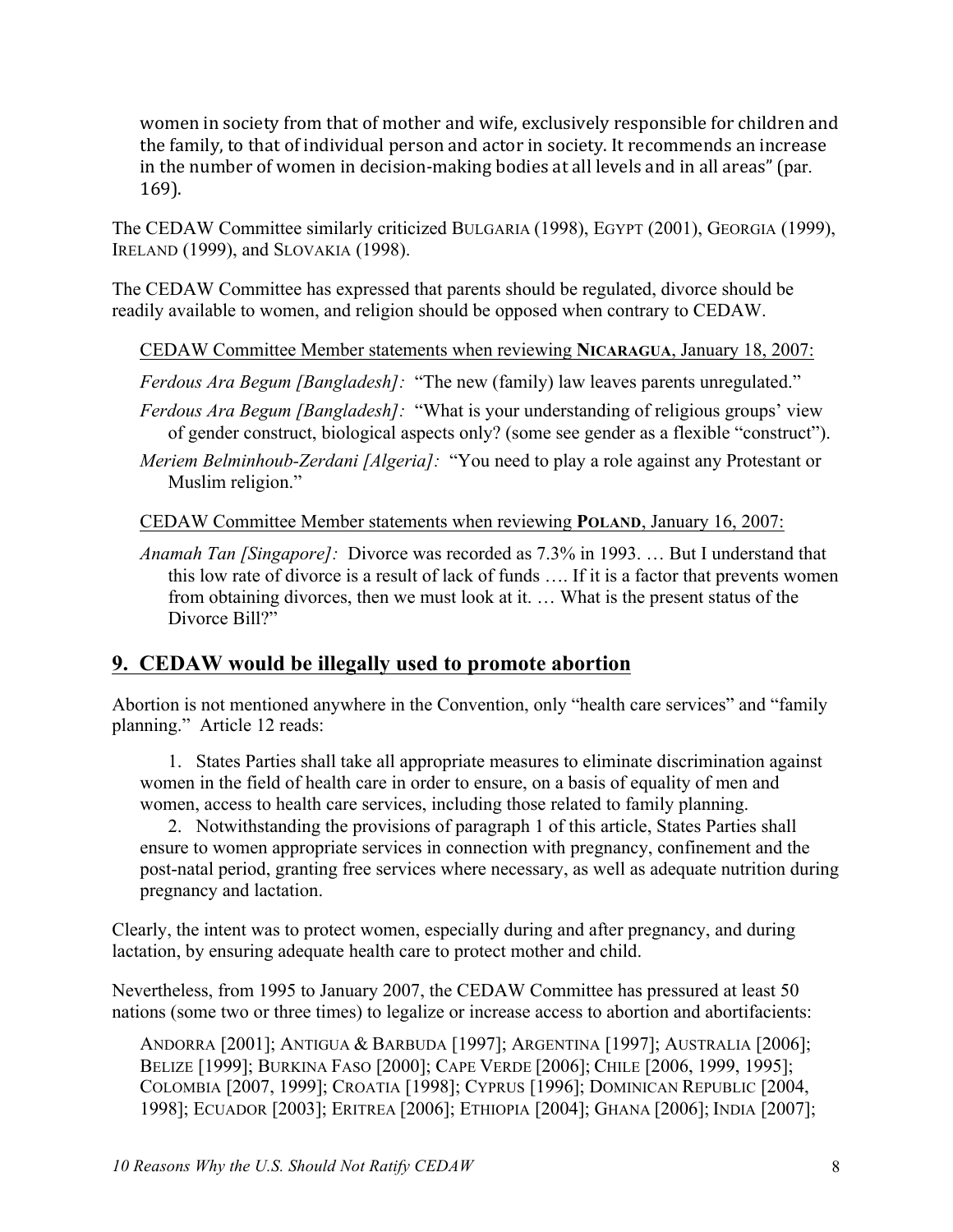INDONESIA [1998]; IRELAND [2005, 1999]; ITALY [1997]; JAMAICA [2006]; JORDAN [2000]; LEBANON [2005]; LIECHTENSTEIN [1999]; LUXEMBOURG [2000, 1997]; MALI [2006]; MALAYSIA [2006]; MAURITIUS [2006, 1995]; MEXICO [2006, 1998]; MOLDOVA [2006]; MOROCCO [1997]; MYANMAR [2000]; NAMIBIA [2007, 1997]; NEPAL [1999]; NICARAGUA [2007]; NIGERIA [2004]; PANAMA [1998]; PARAGUAY [2005, 1996]; PERU [2007, 1998]; PHILIPPINES [2006]; POLAND [2007]; PORTUGAL [2002]; SAINT LUCIA [2006]; ST. VINCENT & GRENADINES [1997]; SURINAME [2007]; TOGO [2006]; TURKEY [1997]; UK-NORTHERN IRELAND [1999]; VENEZUELA [1997]; ZIMBABWE [1998].

#### CEDAW Committee concluding ruling after reviewing **IRELAND** [2005]:

**"**Extensive national dialogue had occurred on the issue of abortion, with five separate referendums held on three separate occasions (par. 7). …

"(T)he Committee reiterates its concern about the consequences of the very restrictive abortion laws under which abortion is prohibited except where it is established as a matter of probability that there is a real and substantial risk to the life of the mother that can be averted only by the termination of her pregnancy (par. 38). …

"Committee urges the State party to continue to facilitate a national dialogue on women's right to reproductive health, including on the very restrictive abortion laws" (par. 39).

#### CEDAW Committee concluding ruling after reviewing **CHILE** [2006]:

"The Committee … remains concerned that abortion under all circumstances is a punishable offence under Chilean law, which may lead women to seek unsafe, illegal abortions, with consequent risks to their life and health …. (par. 19).

"The Committee calls on the State party to take concrete measures to enhance women's access to health care, in particular to sexual and reproductive health services, in accordance with article 12 of the Convention and the Committee's general recommendation 24, on women and health. It requests the State party to strengthen measures aimed at the prevention of unwanted pregnancies, including by making a comprehensive range of contraceptives and family planning methods more widely available and affordable and without any restriction .... The Committee also calls on the State party to reduce maternal mortality rates through safe motherhood services and prenatal assistance and take measures to ensure that women do not seek unsafe medical procedures, such as illegal abortion, because of lack of appropriate services in regard to fertility control. The Committee recommends that the State party consider reviewing the laws relating to abortion with a view to removing punitive provisions imposed on women who undergo abortion and provide them with access to quality services for the management of complications arising from unsafe abortion and to reduce maternal mortality rates, in accordance with general recommendation 24, on women and health, and the Beijing Declaration and Platform for Action (par. 20)."

#### CEDAW Committee Member statements when reviewing **POLAND**, January 16, 2007:

*Magalys Arocha Dominguez [Cuba]:* "Our Committee needs a clearer picture of the family planning policies and abortion in your country, with a breakdown of rural areas. … How many doctors have been suspended for refusing to do an abortion?"